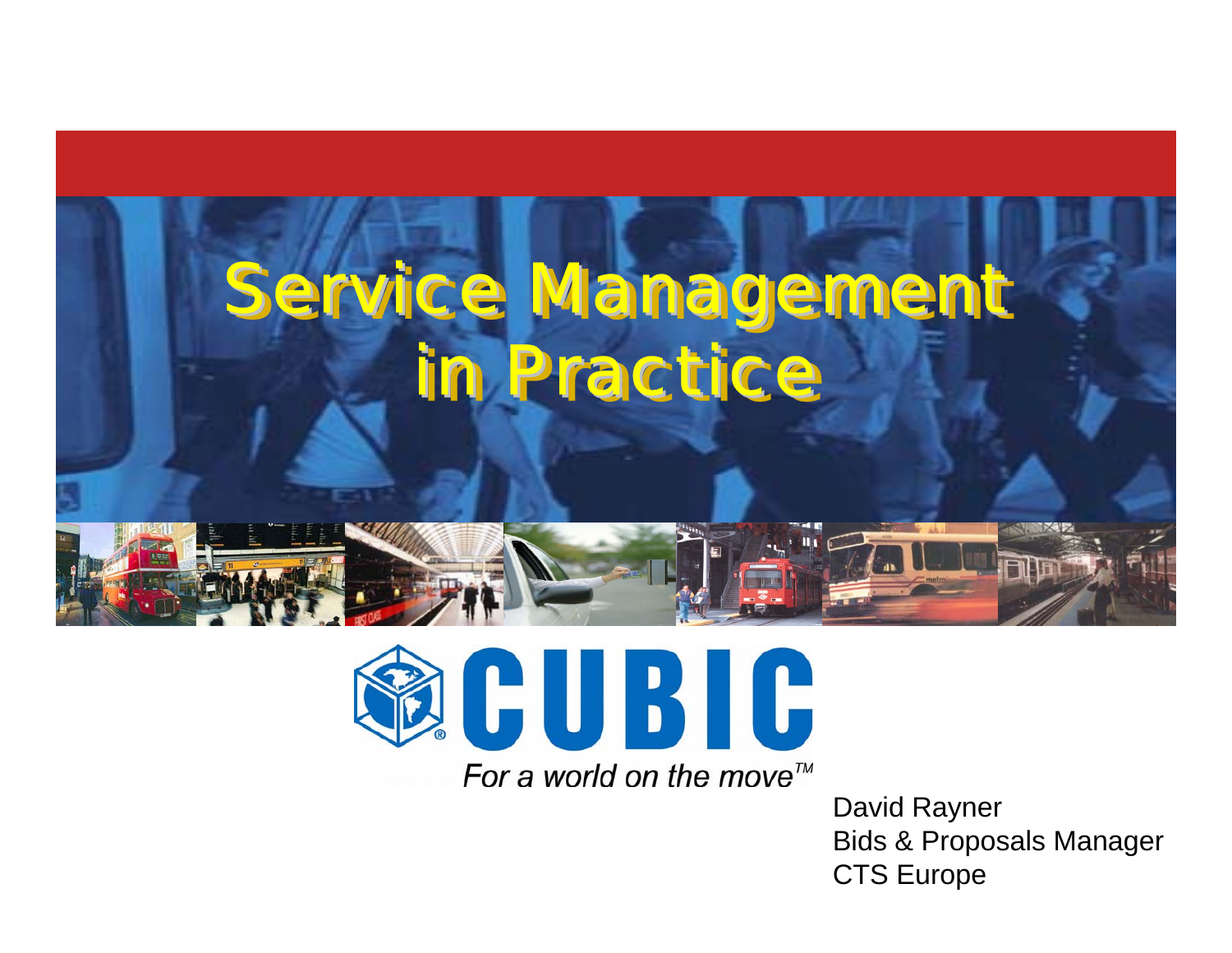

- • **To provide the world's largest fully integrated managed smartcard transportation service**
- •**PFI - design, build and operate - over 17 years**

**®CUBIC**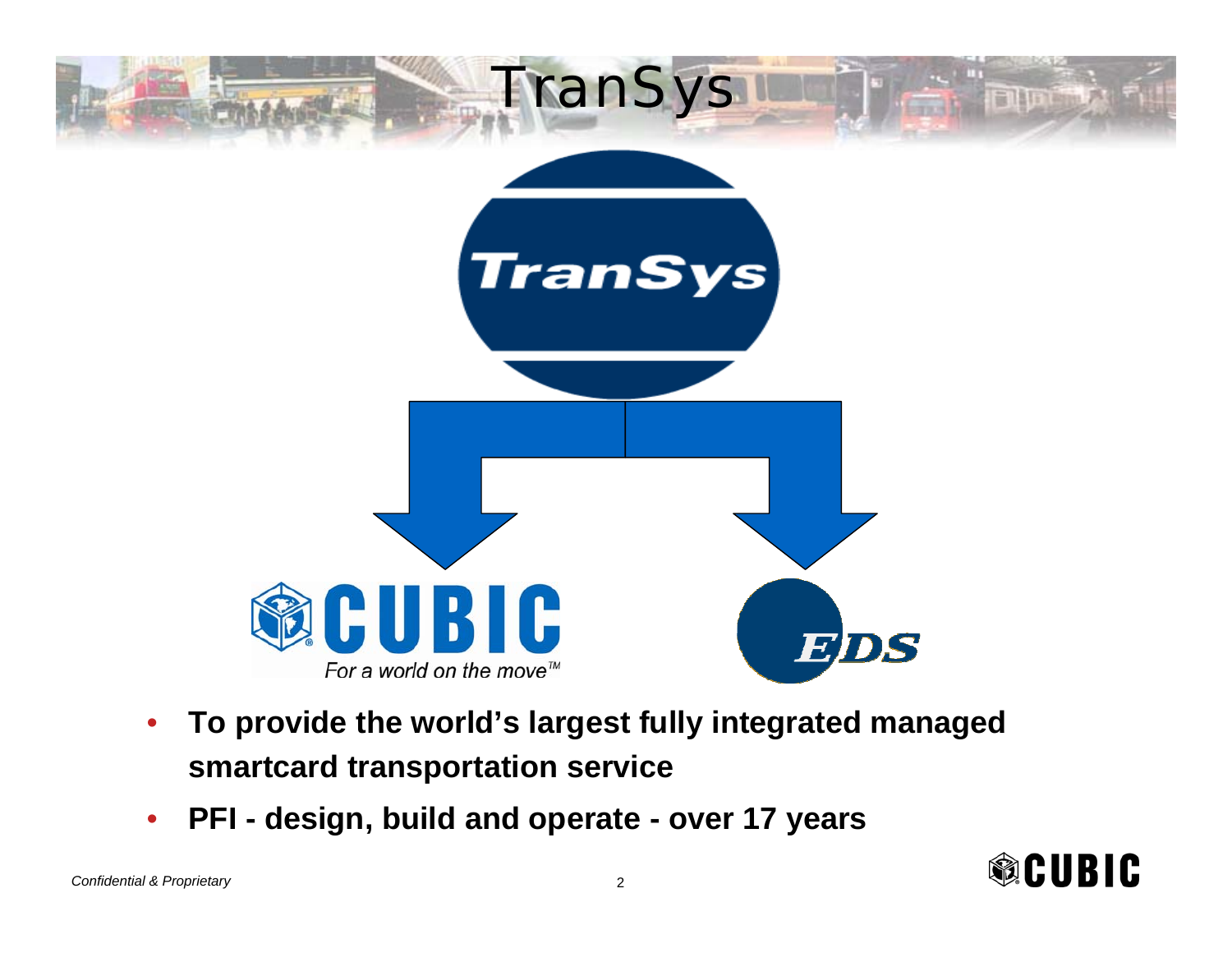## UK Infrastructure

**BILDING** 

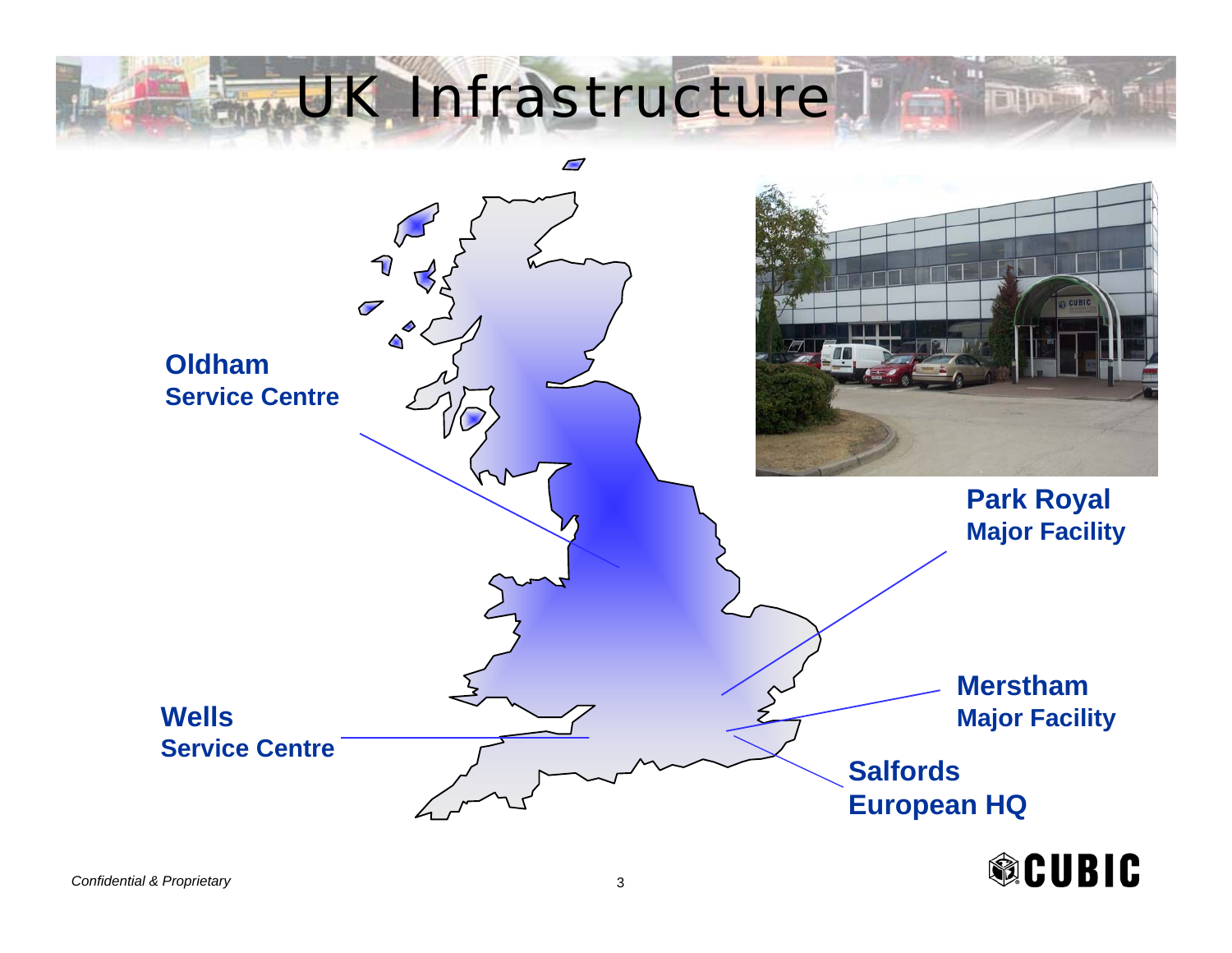## Assets

- Prestige
	- •Buses (8000 buses / 100 depots) - In excess of 60,000
	- Underground Ticketing In excess of 5,500 (268 stations)
- National Railways
	- $\bullet$
	- •
- • Heathrow Express
	- $\bullet$

- Gating **Cating Community** In excess of 1,000
- Ticketing Ticketing  **In excess of 6,500**
- Ticketing **The Strucketing Contract Contract Contract Contract Contract Contract Contract Contract Contract Contract Contract Contract Contract Contract Contract Contract Contract Contract Contract Contract Contract Contra**



**FILITIES**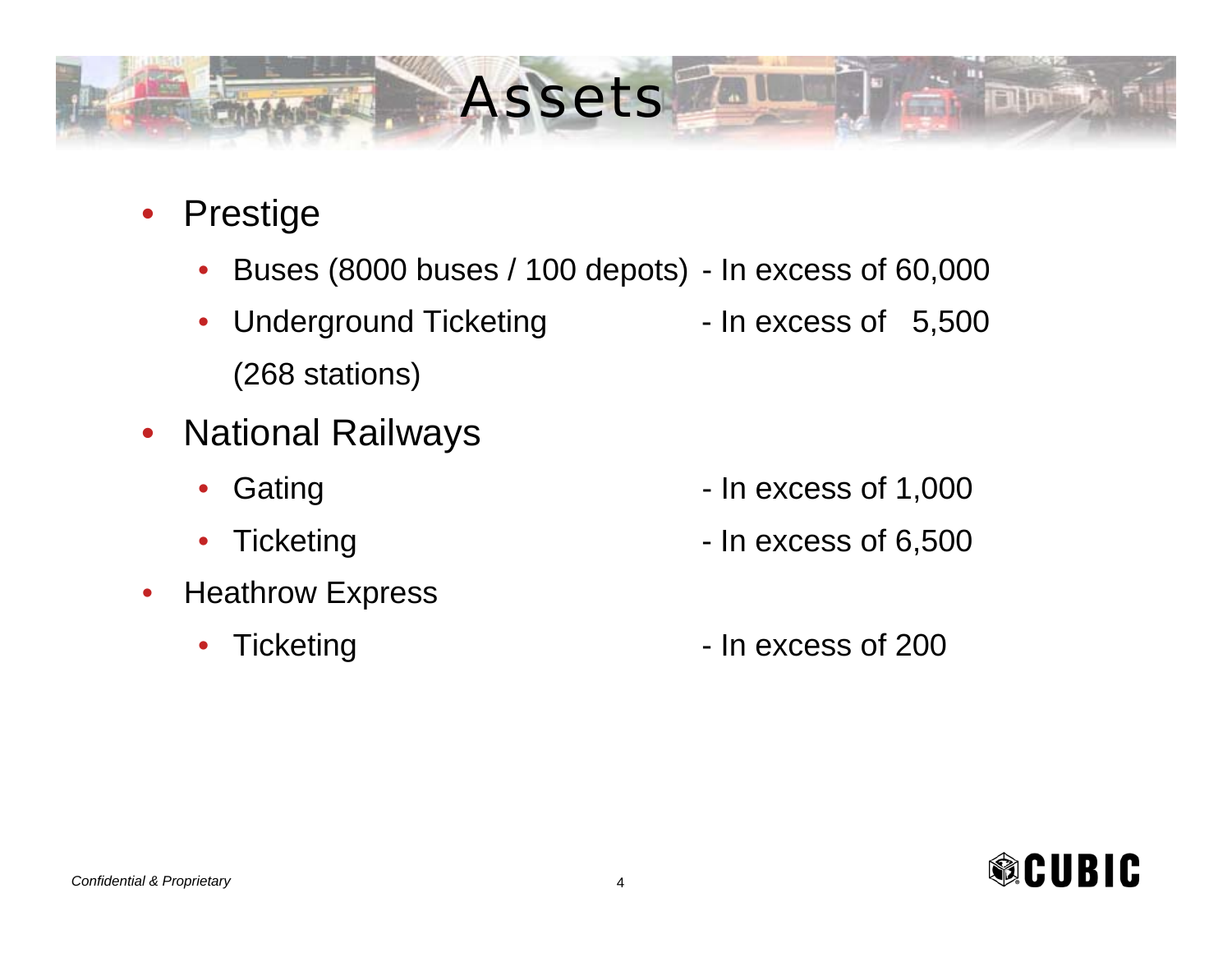## **Systems**

- • Prestige Back Office
	- •Credit card transaction
	- •Smartcard transactions
	- •Fare tables



- $\bullet$  Heathrow Express Back Office
	- •• Credit card transactions
	- •Fare tables
	- •Ticket on Departure
	- $\bullet$ Transaction Reports and Reconciliation



**ETATTEN** 

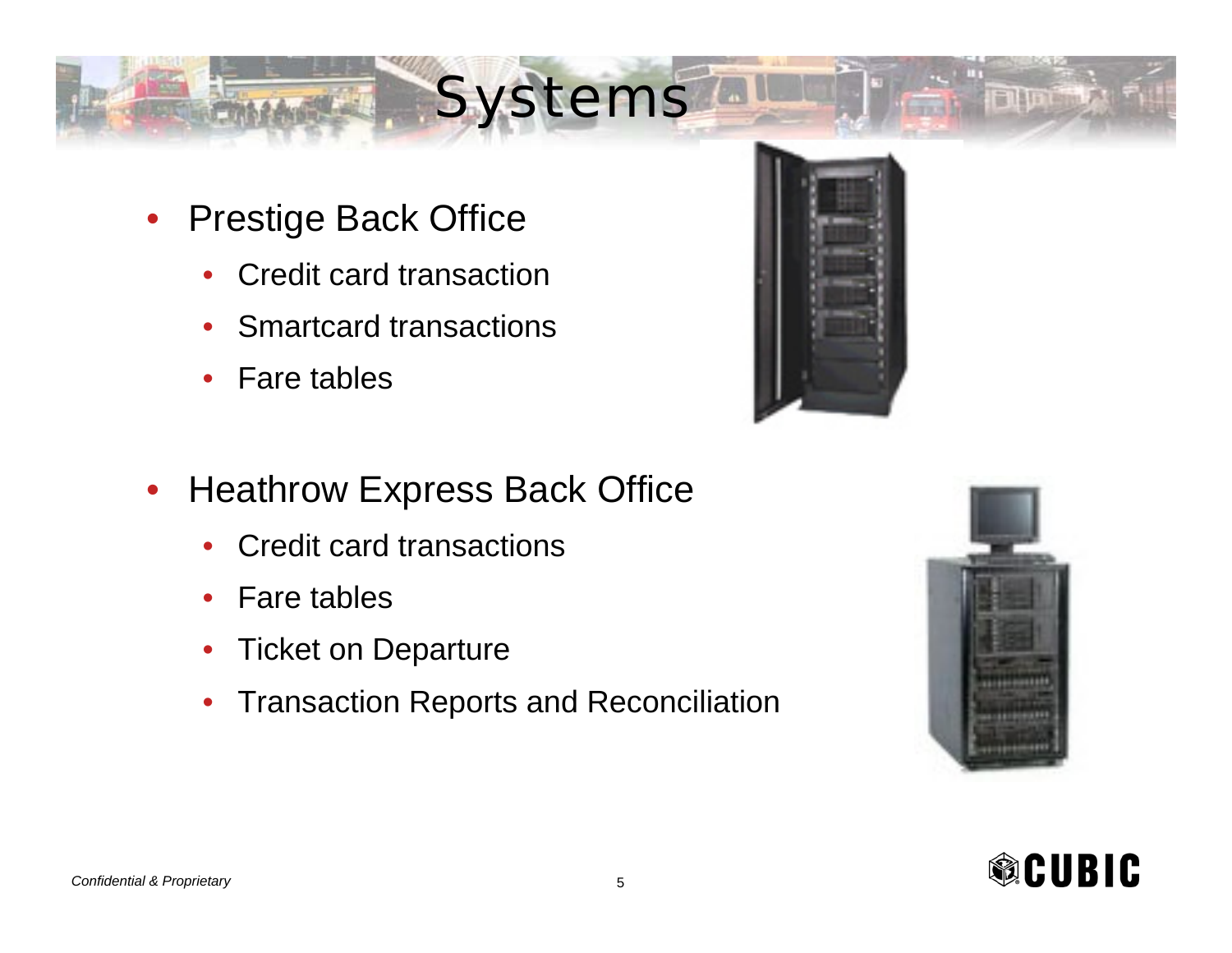## Service Performance

- •Contract runs for 364 days per year, 20 hours each day
- $\bullet$  Performance is measured against prime ticket selling/validating equipment only
- $\bullet$  Individual Asset type with variable performance requirement measured with bonus and abatements applied
- •All risk contract
- • Devices self report failures remotely onto Engineering Report Centre "ERC" screens monitored by LUL and Cubic Help Desk

FILITTE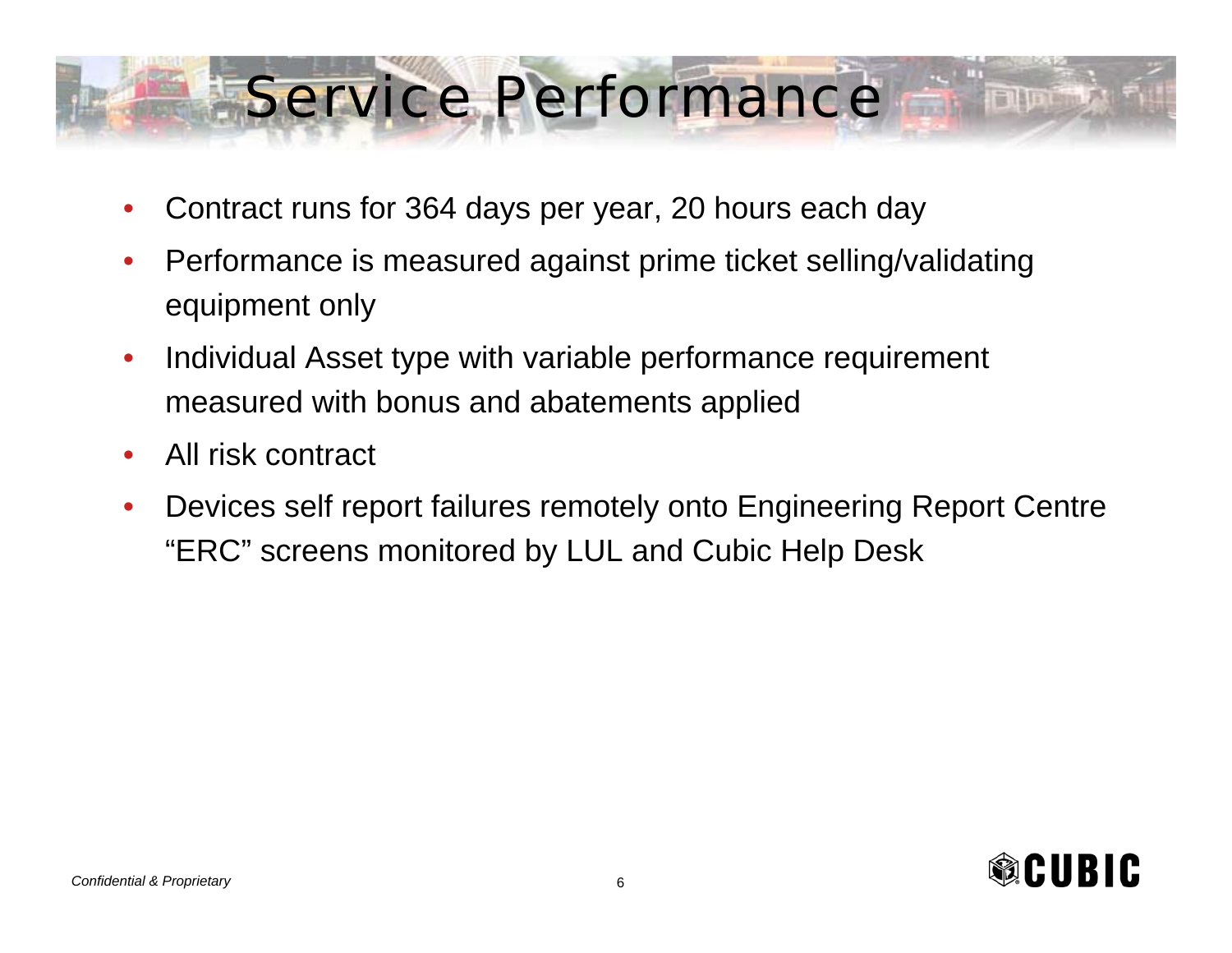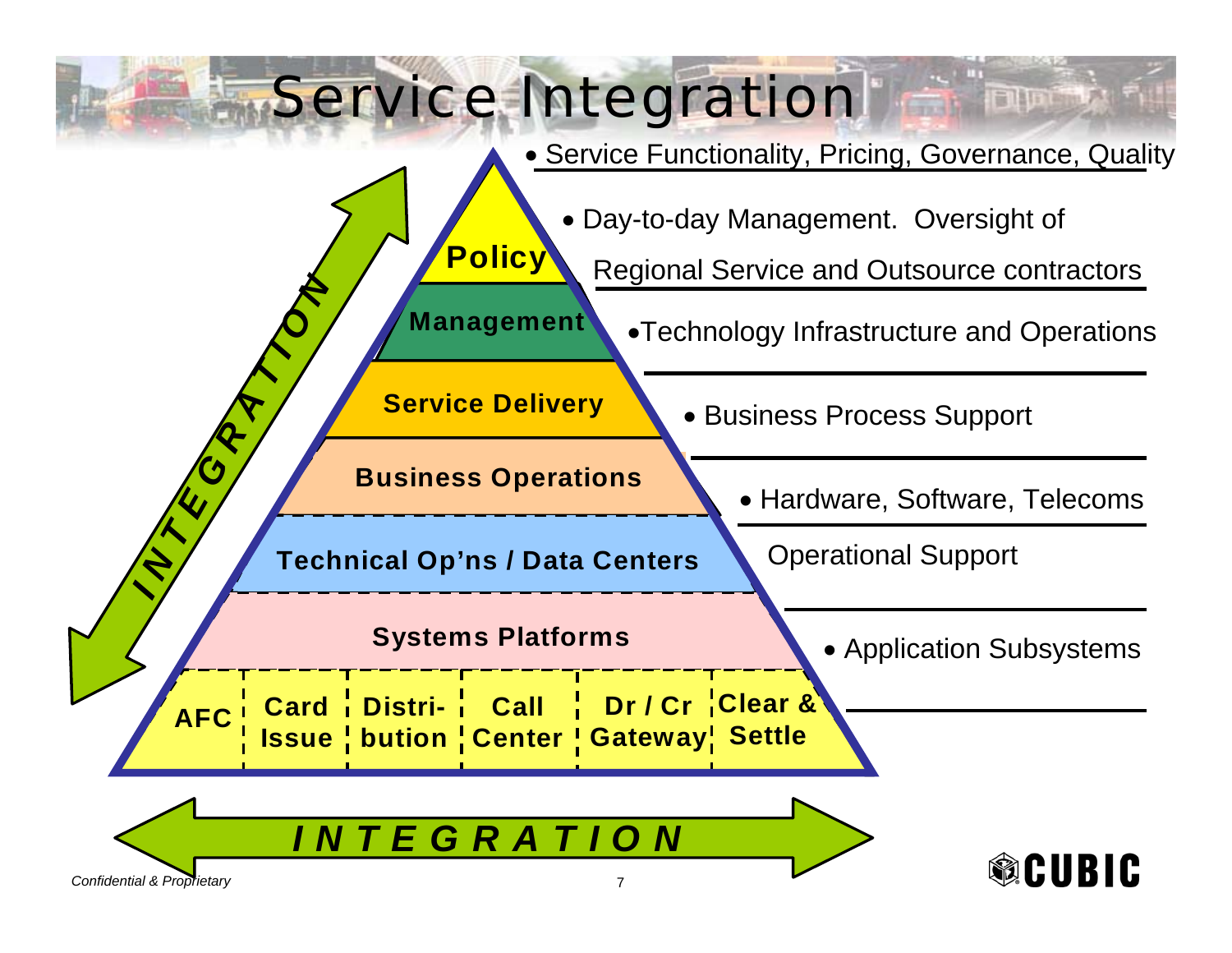## **Metrix**

**DURING** 

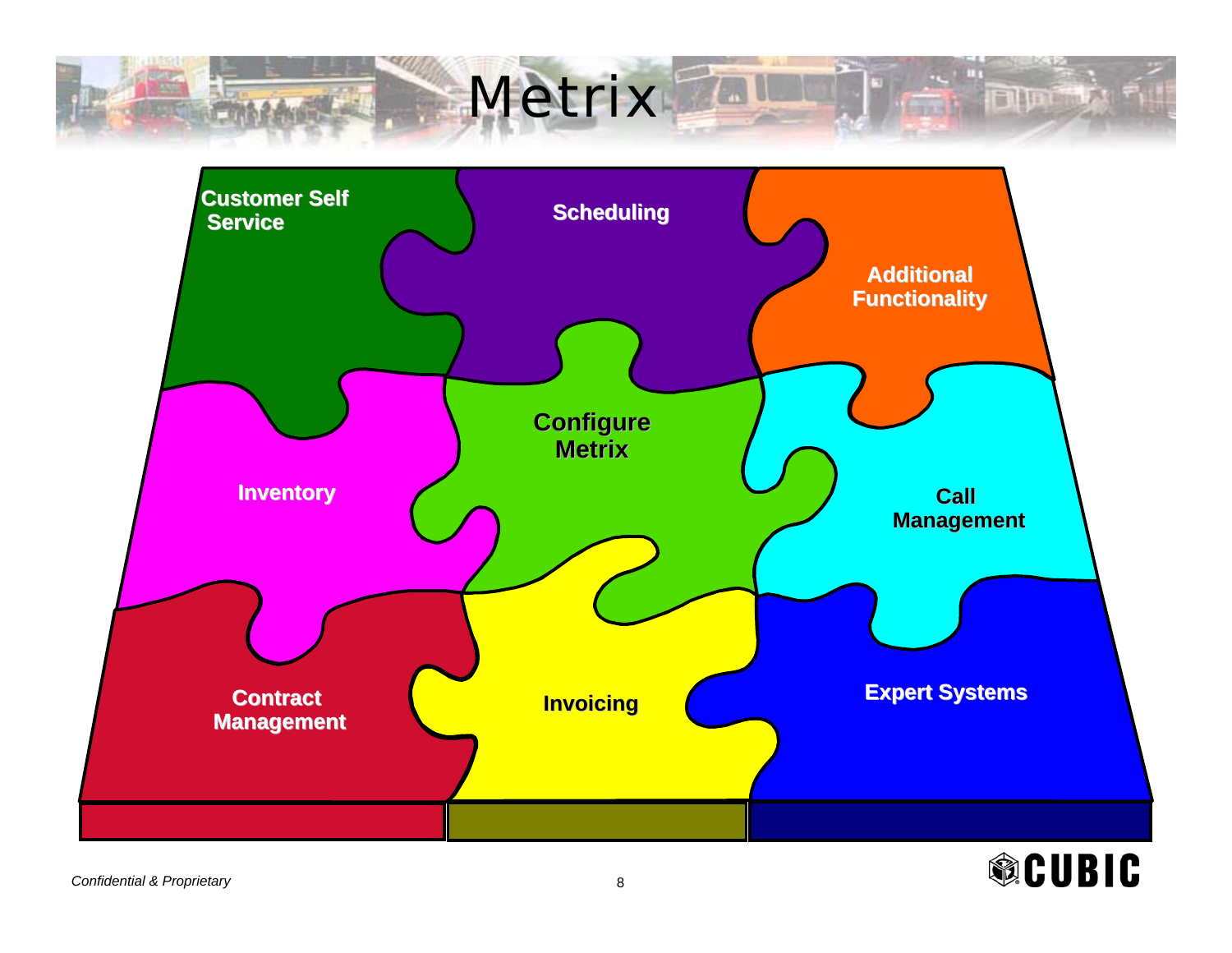## Operating Model

### Technical Support Task Management

**Elpres** 





#### Response



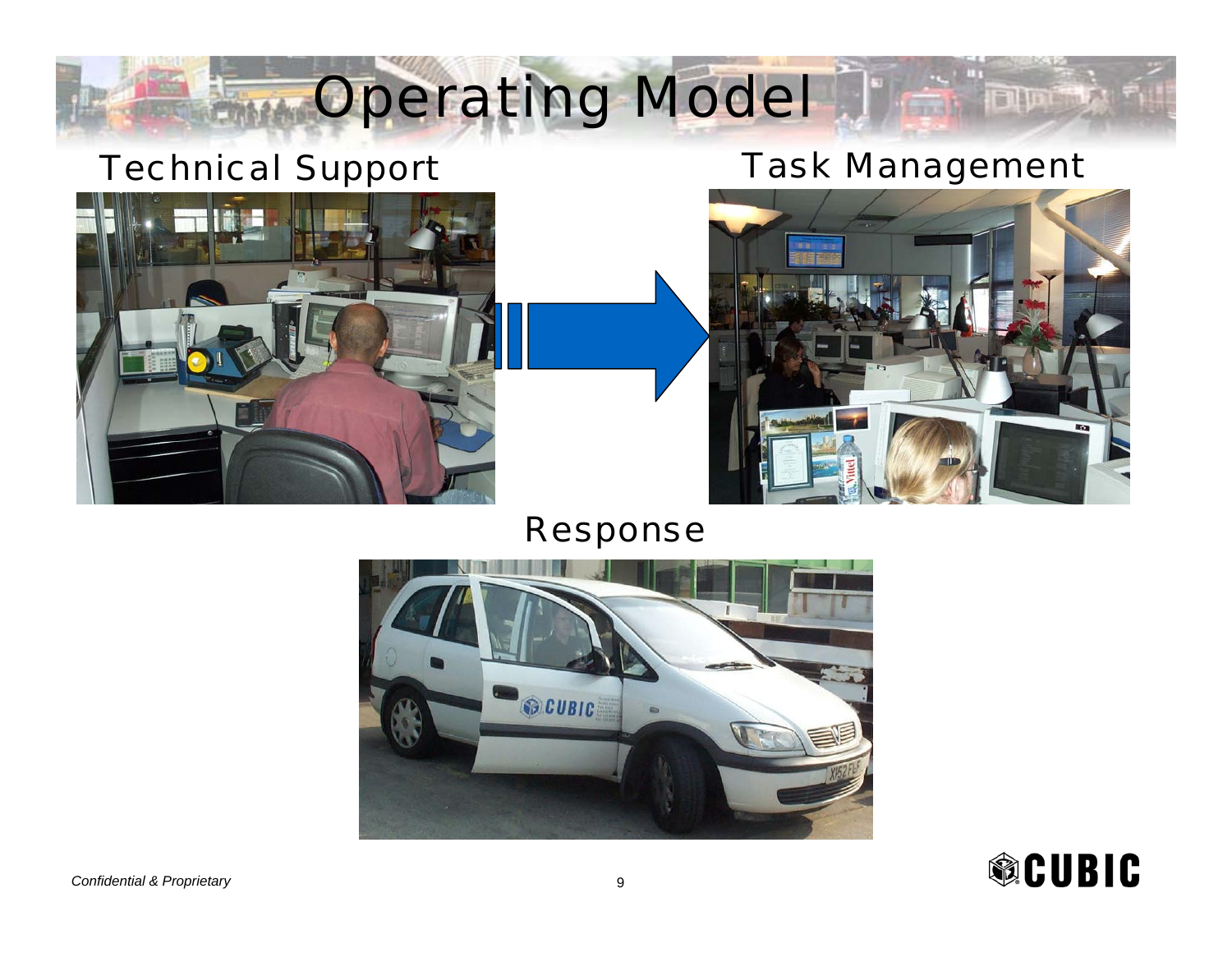## Crisis Event Management During

- • Crisis Management Plan
	- •Define a Crisis Event
	- • Associate an appropriate Service Recovery Action Plan (SRAP)
	- $\bullet$  Define Subsystems
		- LUL London Underground
		- LTB London Transport Buses
		- Sales System Retail Sales Agents
	- • Disaster events can include: -
		- Damage to sites
		- Staff unavailability

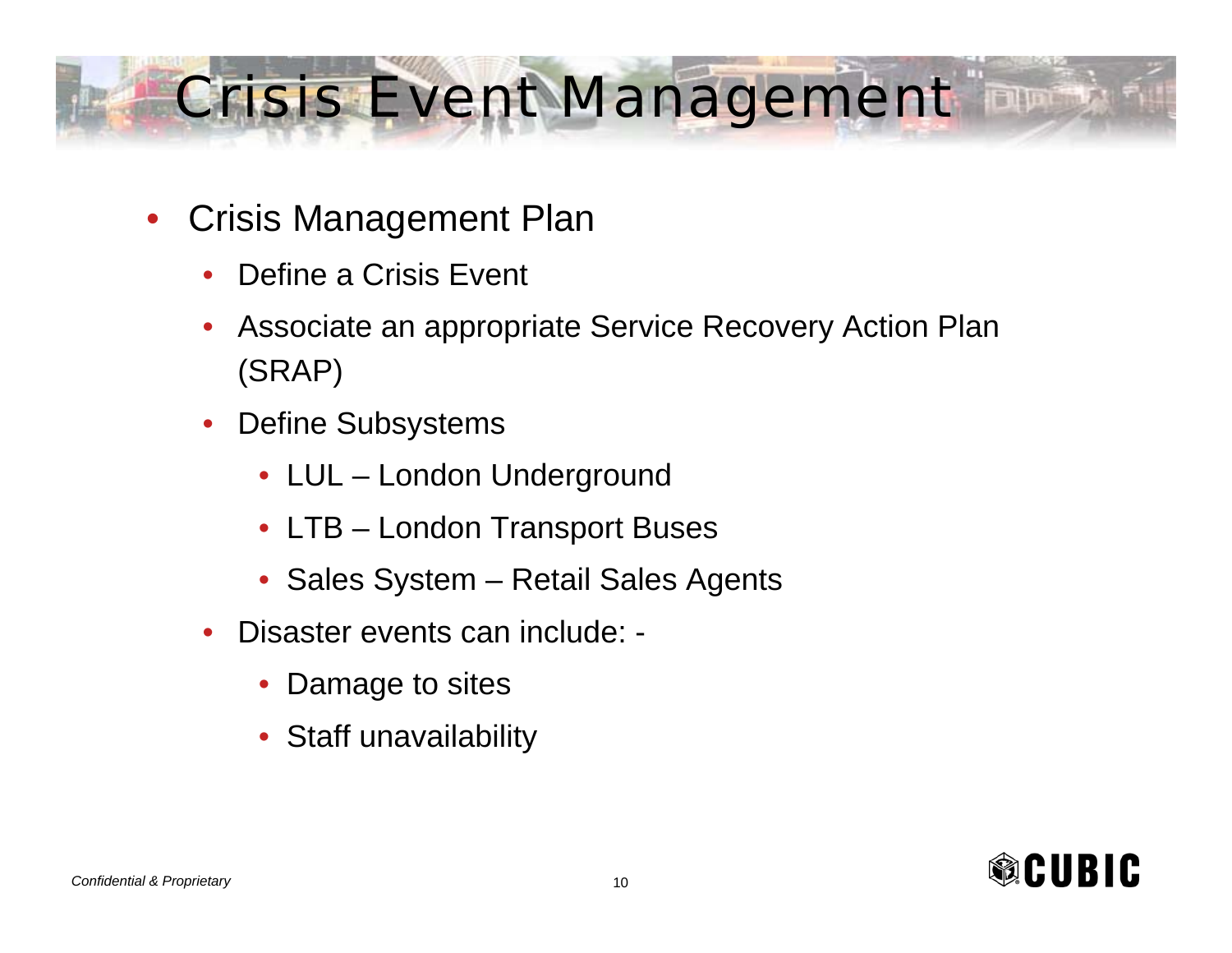## The incidents of July 7th, 2005

- $\bullet$  **08:30** – telephone calls received from the Prestige client regarding a power surge affecting City area including Liverpool Street, Aldgate & Kings Cross stations.
- $\bullet$  **08:51** – reports of an explosion in a tunnel between Liverpool Street & Aldgate Prestige client advises they believe this to be power related.
- $\bullet$  **08:55** – A field engineer reports a suspect bomb at Aldgate East. At the same time reports of another explosion between Kings Cross & Russell Square.
- $\bullet$  **09:17** – Report of a train crash involving 2 trains at Edgware Road station (later identified as a bomb on one train which also damaged the second train).
- $\bullet$ Prestige Client advises the underground network is shut down

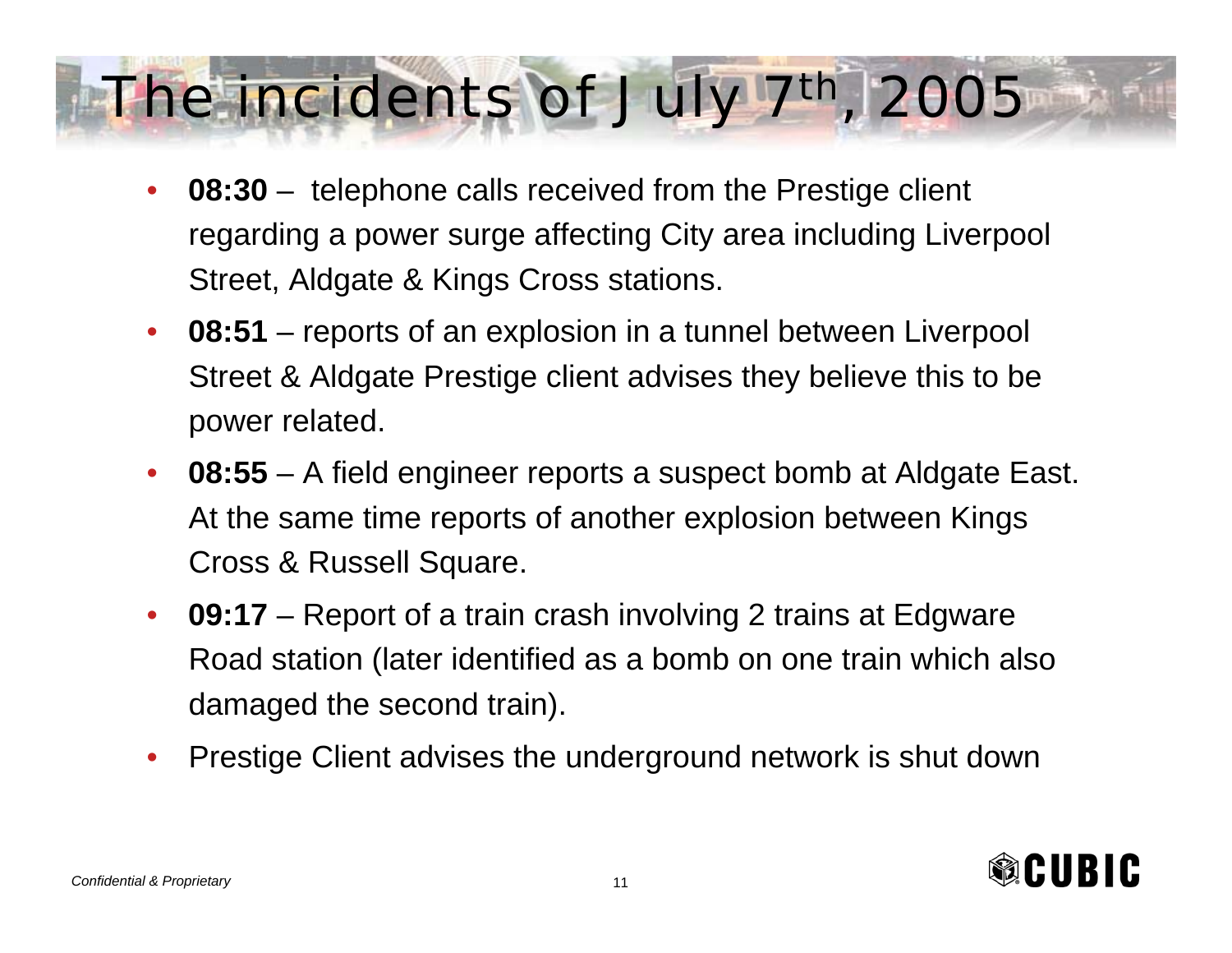## The incidents of July 7th, 2005

- $\bullet$  **09:47** – Report of an explosion on a bus in Tavistock Square Client advises that all buses are being returned to garages as situation is developing into a terrorist event.
- $\bullet$  The call centre then ensure that emergency back up equipment is available to assist in returning the bus sub system to full service. The early shift engineers are sent home as the next shift start to call in. Contact is maintained until the engineers are confirmed safely home.
- $\bullet$  **11:00** – In line with the Prestige Crisis Management Plan, London Buses Ticket technology contacted, and they are offered accommodation at either Cubic's Park Royal facility or AFC House at Salfords. The Salfords option is chosen and arrangements set up to allow them to continue operations there.

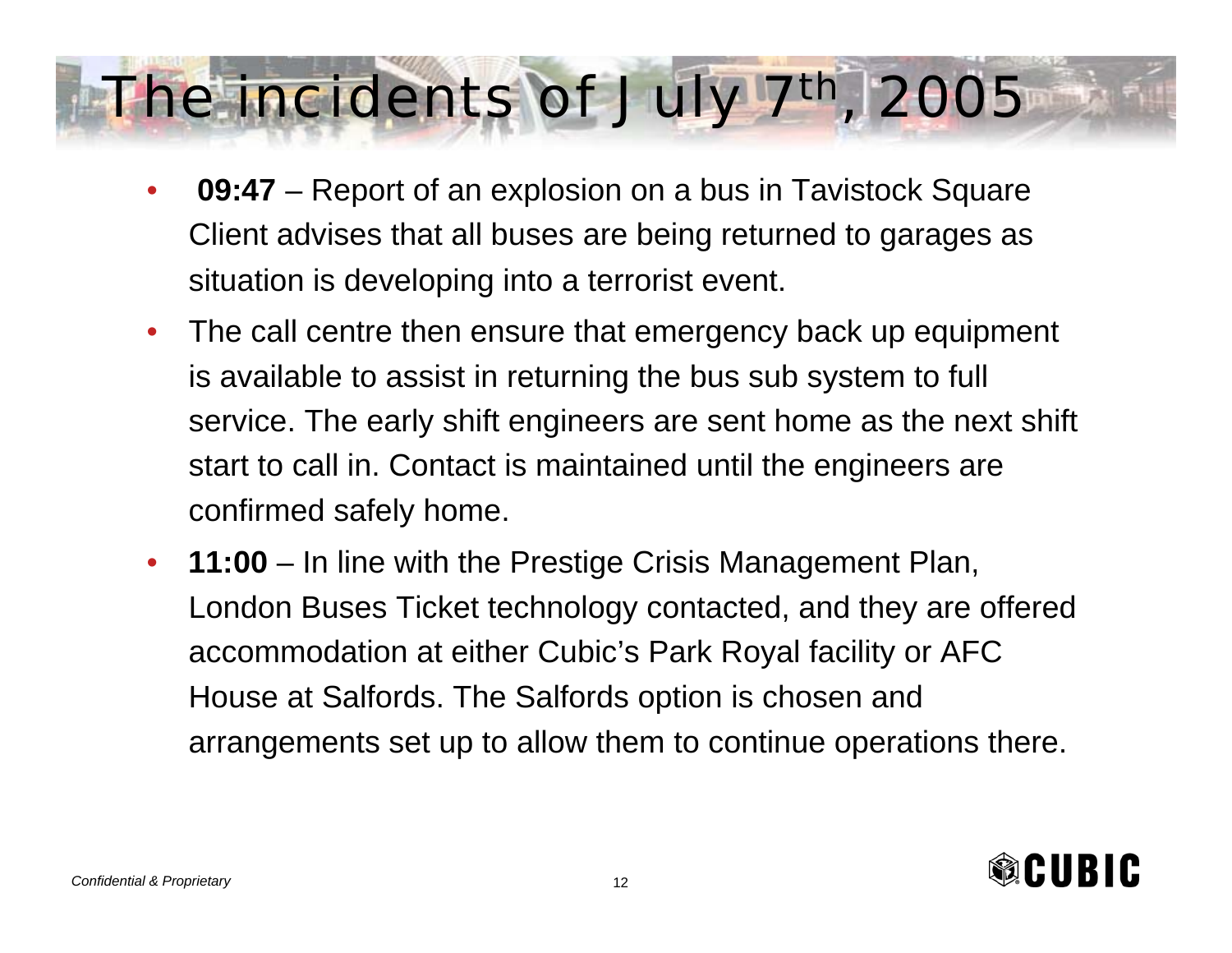## **Summary**

- • Cubic delivers SLA driven services to the Infracos these fall into the Communications Equipment sector also – CCTV etcetera.
- $\bullet$  Information Management delivered through the Single Point of Entry concept (Call Centre) provides a clear structure for service delivery and response focused resource management.
- $\bullet$  Formalised processes that have good people / system balance engender a flexible environment which drives positive performance and empowers individuals to participate.
- • Service Management in Practice occurs in the strangest of environments.